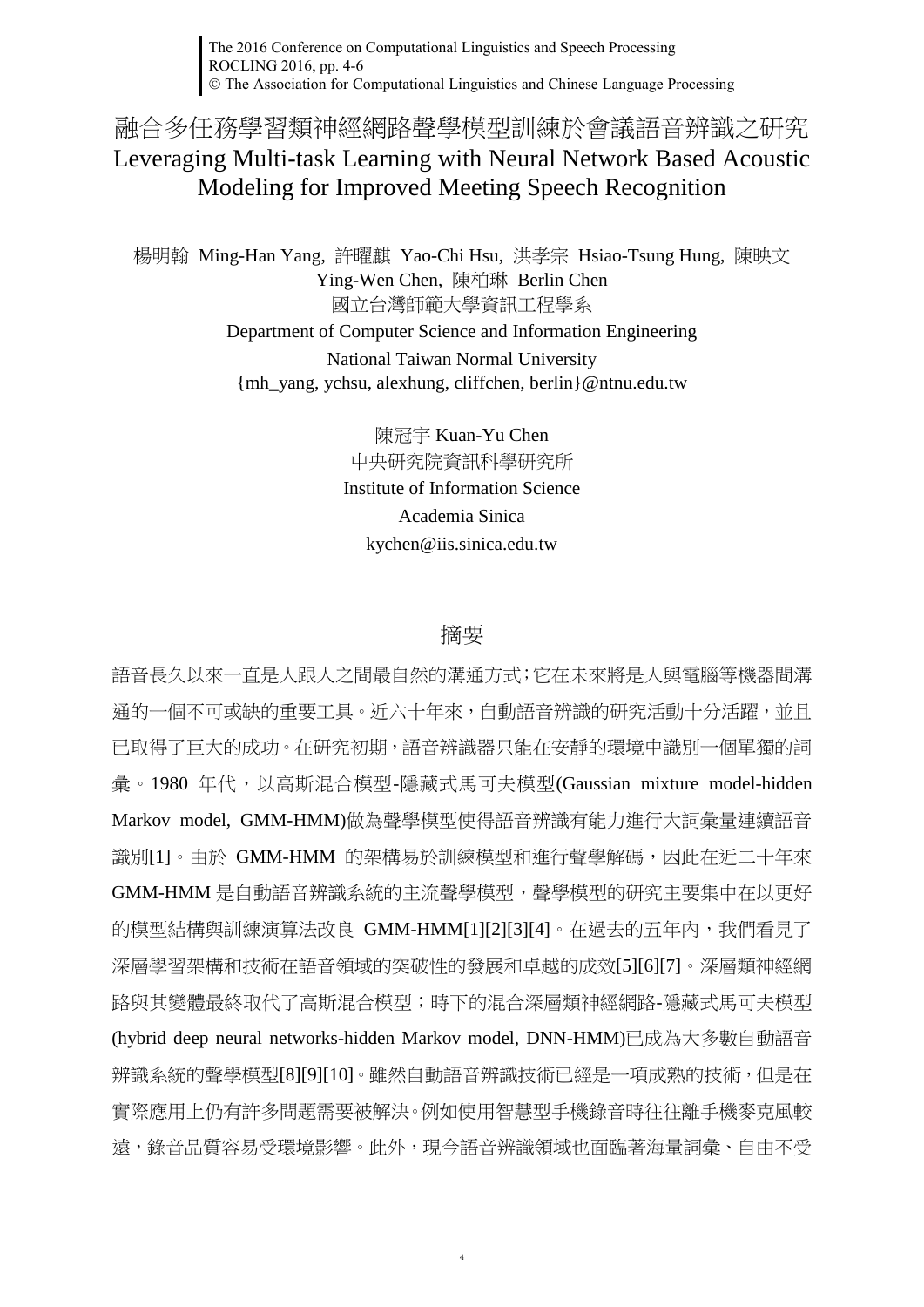限的任務、吵雜的遠距離語音、自發性的口語及語言混雜情景的挑戰[\[11\]](#page-2-3)。而會議語音 辨識正涵蓋了上述大部分的困境與挑戰,是一個相當困難的語音辨識任務。因此,本論 文以會議語音辨識的發展為研究動機,旨在探索如何融合多任務學習(multi-task learning, MTL)技術於聲學模型之參數估測,藉以改善會議語音辨識(meeting speech recognition) 之準確性。我們的貢獻主要有三點:(1)我們進行了實證研究以充分利用各種輔助任務 來加強多任務學習在會議語音辨識的表現。此外,我們還研究多任務與不同聲學模型像 是深層類神經網路(deep neural networks, DNN)聲學模型及摺積神經網路(convolutional neural networks, CNN)結合的協同效應,期望增加聲學模型建模之一般化能力 (generalization capability)。(2)由於訓練多任務聲學模型的過程中,調整不同輔助任務之 貢獻(權重)的方式並不是最佳的,因此我們提出了重新調適法,以減輕這個問題。我們 基於在台灣所收錄的華語會議語料庫(Mandarin meeting recording corpus, MMRC)建立 了一系列的實驗。與數種現有的基礎實驗相比,實驗結果揭示了我們所提出的方法之有 效性。

關鍵詞:多任務學習,深層學習,類神經網路,會議語音辨識。

## 致謝

本論文之研究承蒙教育部–國立臺灣師範大學邁向頂尖大學計畫(104-2911-I-003-301) 與 行 政 院 科 技 部 研 究 計 畫 (MOST 104-2221-E-003-018-MY3 和 MOST 105-2221-E-003-018-MY3)之經費支持,謹此致謝。

## 參考文獻

- <span id="page-1-0"></span>[1] M. N. Stuttle, *A Gaussian Mixture Model Spectral Representation for Speech Recognition training for large vocabulary speech recognition*, Ph.D. dissertation, University of Cambridge, 2003.
- [2] V. Valtchev, J. J. Odell, P. C. Woodland, and S. Young, "Lattice-based discriminative training for large vocabulary speech recognition," in *ICASSP*, 1996.
- <span id="page-1-1"></span>[3] P. C. Woodland and D. Povey, "Large scale discriminative training of hidden Markov models for speech recognition," *Computer Speech and Language*, vol. 16, no. 1, pp. 25–47, 2002.
- [4] D. Povey, *Discriminative training for large vocabulary speech recognition*, Ph.D. dissertation, University of Cambridge, 2004.
- <span id="page-1-2"></span>[5] O. A. Hamid, A. R. Mohamed, H. Jiang, L. Deng, G. Penn and D. Yu, "Convolutional neural networks for speech recognition," *IEEE Transactions on audio, speech, and language processing*, vol. 22, no. 10, pp. 1533–1545, 2014.